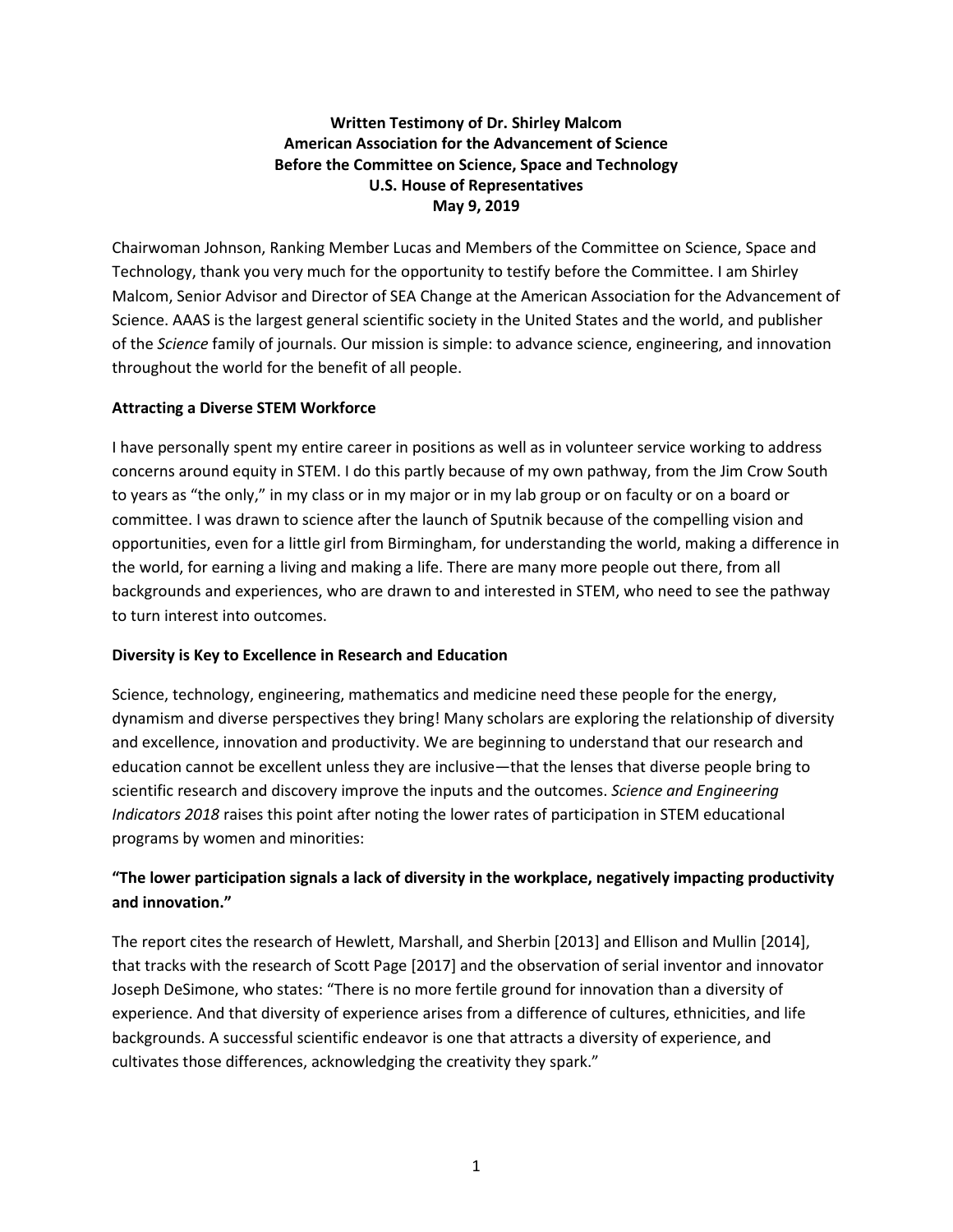We have numerous examples of problems that have emerged from our failures to include diverse perspectives, (e.g., from research on women's health and recent reports on artificial intelligence and facial recognition technology). But DeSimone and Farrell [2014] point to **opportunities** that come from diversity such as in convergent research: "Harnessing human diversity effectively can have major implications for the advancement of science and society," they say.

### **Why We Must Care**

The vibrancy and strength of the U.S. economy, and the health, security and quality of life of our people, are all intertwined with the health of the science and technology enterprise. The abundance and safety of the food we eat, the quality of the water we drink, the adequacy of our public health structures and our ability to combat diseases, the ability to protect our nation's security at home and abroad, and the safety and robustness of our infrastructure are—at the most fundamental level—products of the investments that the country has made in science, technology, engineering, mathematics and biomedical research and education. We have supported invention and innovation related across diverse fields, partnered with the private sector, and in partnership produced the most powerful engine for economic growth in the world.

At the core of this knowledge economy are people; not just the scientists, engineers and mathematicians in our colleges, universities, industries, national labs and biomedical facilities, but also the STEM teachers, technicians, managers, financiers, patent attorneys, and more, whose collective efforts, grounded in science, fuel the innovation economy. STEM knowledge and skills are not just requirements for scientists and engineers but for people throughout the workforce and across the spectrum of our society—from farmers utilizing weather data and robotics to cultivate and manage crops, to those who care for us when we are sick using high-tech diagnostic tools.

STEM research has much to offer in informing national policy decisions around issues such as the 2020 Census, improved voting technology, and uses and abuses of big data. While noting the importance of STEM knowledge and skills and STEM driven innovation to addressing global and national problems, we need also to look at the opportunity to address regional and local issues. This argues for a strong and diversified base of support for STEM research and education across our country as a goal we can all share. Applying STEM knowledge and innovation around forensics, policing, "super bugs," addiction, aging, drought mitigation, protection of national parks, improved weather prediction, food safety, clean drinking water and energy solutions, as well as poverty alleviation and better education systems, can benefit all. Our citizens need to see that work in STEM and work using STEM knowledge and skills are done by people just like them.

If we are to build support for the value of STEM knowledge and skills we need to show how such knowledge and skills can apply to the lives of everyday people in the full range of challenges they face,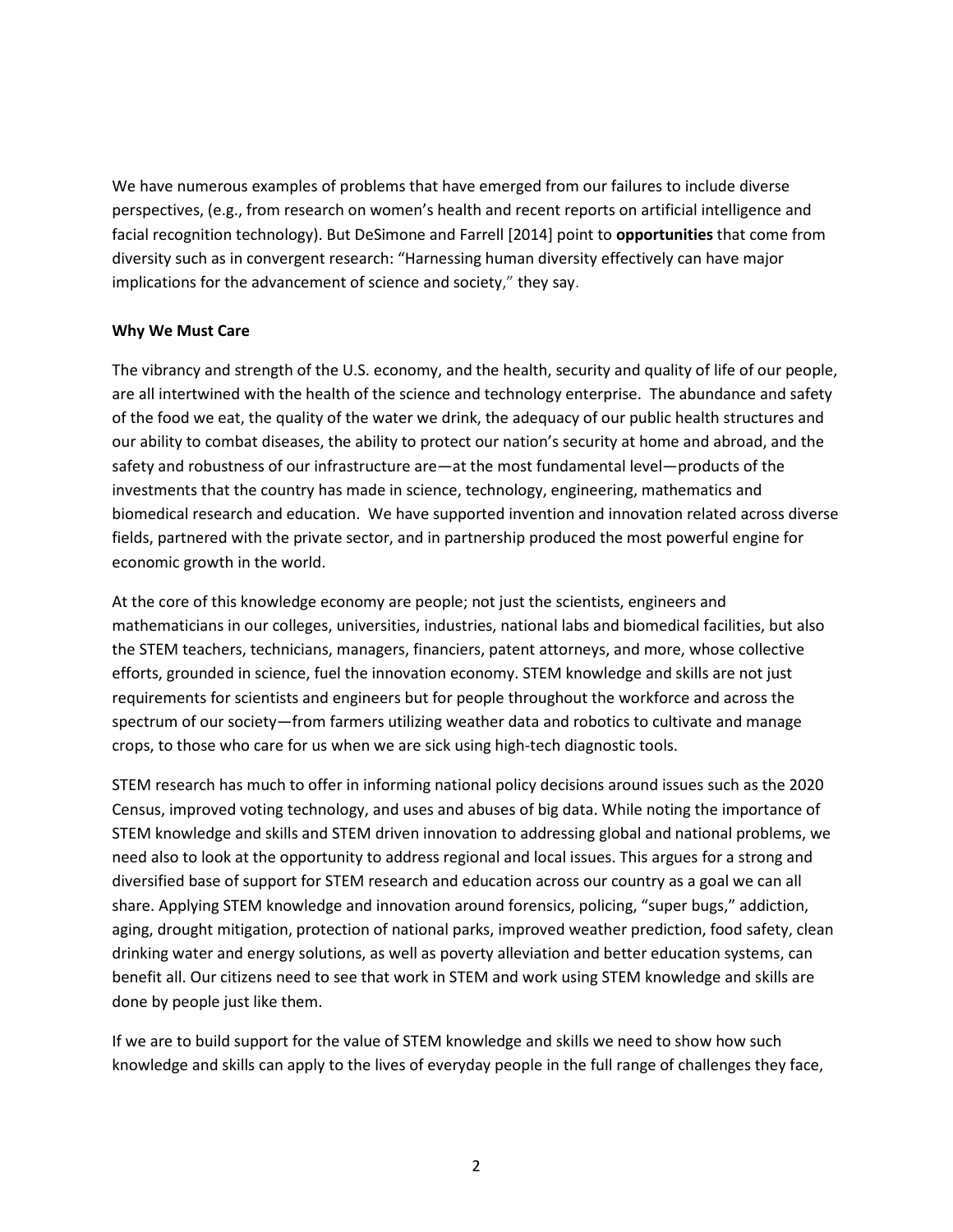to carve out a space for our citizens to see the importance of these fields to our democracy and the need for continued investment in them.

## **Equity in STEM**

How do we ensure a steady flow of talent for STEM while also responding to the larger need for a workforce and citizenry who have requisite STEM knowledge and skills to address the next generation challenges and opportunities? We can only do this by expanding the base of that pool of talent, tapping into the vast well of talent among women and minorities currently underrepresented in STEM. That fact is echoed by the National Science Board's *Science and Engineering Indicators 2018*:

# **"As researchers and policymakers increasingly emphasize the need for expanding S&E capabilities in the United States, demographic groups with lower rates of S&E participation represent an underutilized source of human capital for S&E work."**

This statement draws upon some of the following demographic trends to illustrate the growing need to expand the talent pool for STEM. In 2015, women were about 50% of the resident adult population of the United States but less than 30% of the S&E workforce. In 2016-17, they were 57% of those enrolled in higher education, received 57% of all bachelor's degrees but only 38% of natural sciences and engineering bachelor's degrees; women received 50% of all PhDs but only 34% of PhDs in the natural sciences and engineering.

In 2015, African American, American Indian/Alaska Native and Hispanic/Latinx men and women represented over 30% of the resident population; in 2016 they made up more than 30% of U.S. undergrads. Yet, in 2016-17 these groups collectively received 21% of all bachelor's degrees and 17% of bachelor's degrees in natural sciences and engineering. They received 14% of all PhDs and only 6% of PhDs in natural sciences and engineering.

At each successive level there are losses from the talent pool for STEM for all women as well as for African American, American Indian/Alaska Native and Hispanic/Latinx men. This affects our national ability to compete in the global economy, our need to diversify our faculties and K-12 STEM educators, and to address global challenges such as climate change, health and national security.

In 2014, 49% of men and 38% of women freshmen expressed their intention to major in science and engineering. The differences between the intention of freshmen to major in STEM varied widely by racial/ethnic group and field. There was a difference of almost 14 percentage points between freshmen intention to major in STEM of Asian American men compared with Asian American women; by contrast African American men and women were virtually equal in their freshman intention to major in STEM (41% vs. 40%). Broad field differences are noted: Asian American men were much more likely to declare an intention to major in engineering and mathematics, statistics and computer science while Asian American women were more likely to declare intention to major in the biological and agricultural sciences. For every group except American Indian/Alaska Native, intention to major in engineering was much higher for men than for women. Women's intentions were higher than men's intentions as freshmen to major in the biological and agricultural sciences and social and behavioral sciences.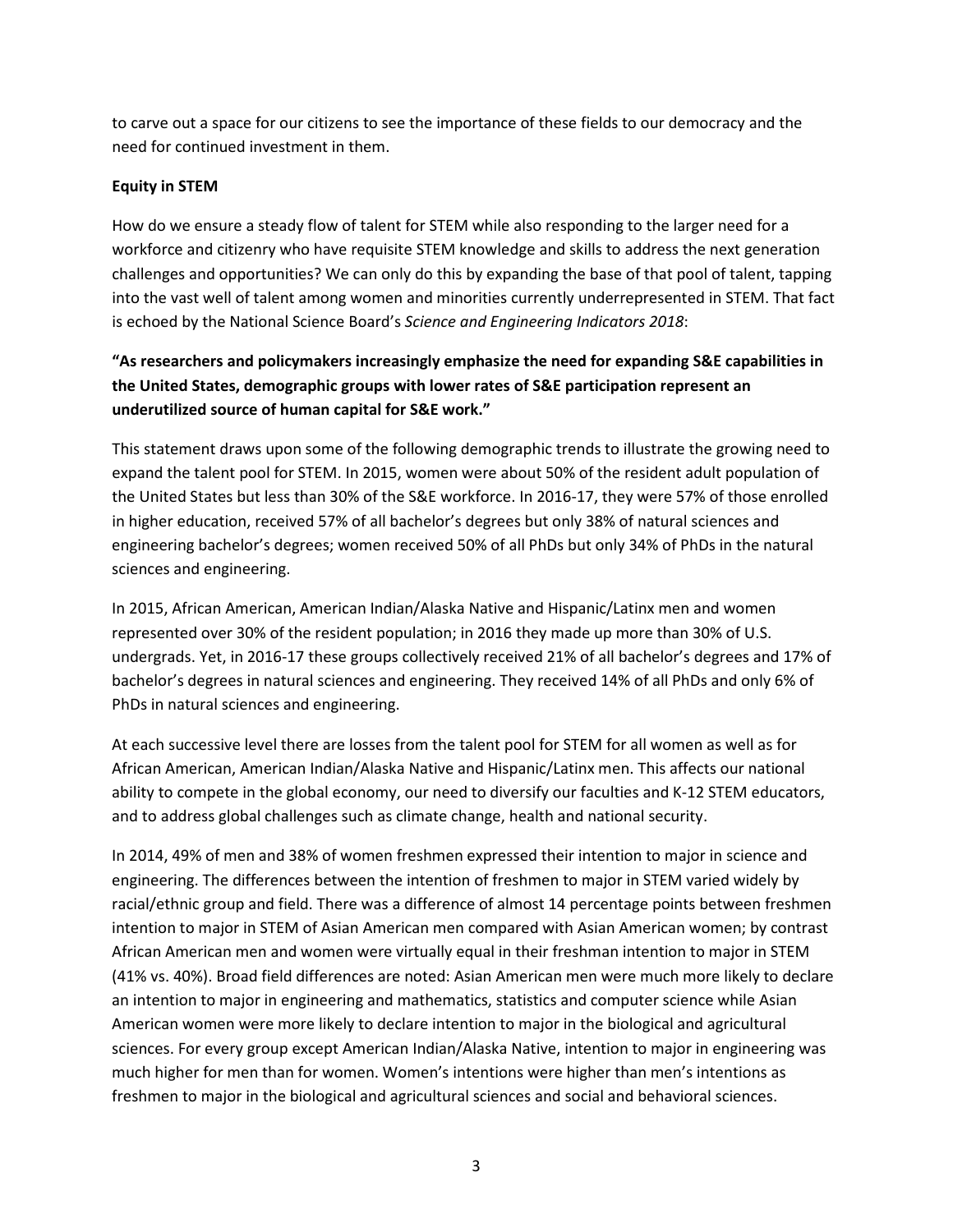Some people look at these data and the participation and degree outcomes that flow from them and say that they reflect choices made by individuals—men and women of different racial and ethnic groups selecting the areas that interest them. But we know from other work that "choice" is not always what it seems; choices are not always informed, and they may be driven by lack of opportunity, stereotyping and circumstances surrounding the conditions and climate within fields. Minority students who come from high need K-12 schools may not have opportunities to participate in programs or classes that would enable them to explore their interests. Poor earlier preparation can make it more difficult to pursue study in many fields, but so too can uninspired teaching and low expectations.

The absence of role models or career information can be a deterrent to exploring an interest in a particular STEM field. So too can a lack of opportunity to practice behaviors characteristic of a field (e.g., having access to "maker spaces"). Campus and classroom climates can make fields unwelcoming even for those who enter with intention to major (e.g., attitudes, beliefs, behaviors and perceptions of faculty, students, administrators and staff; a culture of "weeding out"; isolation and the lack of community; incivility, bias, harassment and more).

We know these things can depress participation levels because we have seen what happens when programs and departments are transformed in ways that take these issues into account and that address these barriers. We have evidence of programs, such as computing at Harvey Mudd and Carnegie Mellon, that were transformed, resulting in high levels of participation by women. We have seen that many HBCUs (such as Morgan State University where I serve as a regent) are able, despite being under resourced, to emerge as leading baccalaureate origins institutions for African Americans who receive PhDs in STEM, even as they enroll students who may enter less well prepared and more needful of support. We have seen many Hispanic-serving institutions (HSIs) attract and nurture talent in STEM. We have seen institutions such as the University of Maryland Baltimore County produce a steady flow of talent from diverse student populations and share those lessons learned with other predominantly white institutions. The way programs are designed, the teaching strategies used, the opportunities for research and internships, institutional leadership, faculty support and encouragement, the climate of the institutions and departments, all make a difference.

Beyond recruitment to STEM, there are other issues that affect the retention in STEM of women and members of underrepresented minority populations, such as equitable treatment in terms of salaries, opportunities for advancement, and environments free of bias and harassment.

Over the years our work at AAAS has involved identifying and understanding the barriers at all levels (including policy and legal barriers) that prevent success by all. We have undertaken research, developed models to support success (such as STEM programming that linked school, community and home) and engaged with partners, both within and beyond the science community, involved in efforts to create initiatives to remove the barriers. But after more than 45 years of advocacy, studies, research and experiments in formal and informal/community-based STEM learning, AAAS is not satisfied with the impact of its own and others' efforts to level the playing field. We can and should do more. In order to drive the significant and lasting impacts needed to recruit and retain talented individuals from diverse groups into STEM, AAAS is moving forward with bold efforts for institutional transformation and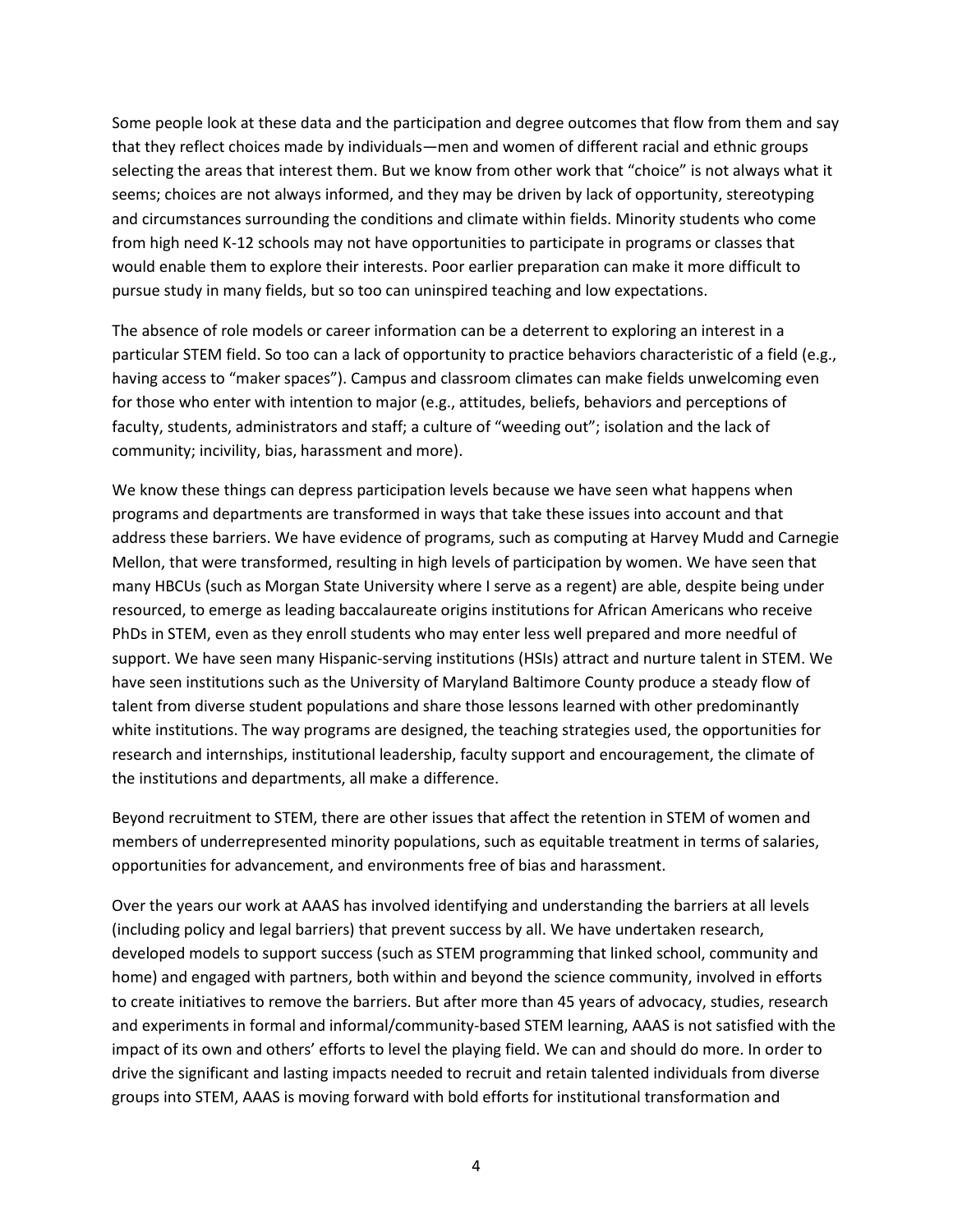climate/cultural change in colleges and universities and, in partnership, with the science, engineering, mathematics and biomedical communities.

## **Changing the Culture of STEM**

The STEM community has learned a great deal working over many decades to remove barriers to STEM participation for all women, African American, American Indian/Alaska Native, Hispanic/Latinx men, persons with disabilities and members of other groups marginalized within STEM, such as those in the LGBTQ+ communities. These efforts were aimed at "fixing the students," such as attempting to imbue students with qualities such as grit or persistence or engaging in out of school and afterschool STEM enrichment programming, aimed at compensating for what students were often not getting in school settings. Largely ignored were holistic solutions to address the root causes that lead many students to struggle in STEM courses.

**AAAS IF/THEN Ambassadors**. AAAS continues to recognize the importance of role models within the larger society, people who look like the students we are trying to attract and who also have interesting lives in STEM careers. We are pleased to note a recent partnership with Lyda Hill Philanthropies and others to make women in STEM more visible: If we support a woman in STEM, then she can change the world. The AAAS IF/THEN Ambassadors program advances women in science, technology, engineering and mathematics by empowering current innovators and inspiring the next generation of pioneers. The program provides AAAS IF/THEN Ambassadors with a national platform to share stories of their STEM journeys and the many ways in which they use science to solve problems and create new possibilities for the future.

Through this program, AAAS will bring together 100 women from a variety of science, technology, engineering, and mathematics careers to serve as high-profile role models for middle-school girls. STEM professionals use their skills in many fields – including research and development, sports and recreation, finance, fashion, gaming, engineering and manufacturing, entertainment, healthcare, retail, music, and more. The AAAS IF/THEN Ambassadors program highlights women in STEM who are contributing to these fields, showing girls the different career pathways they can pursue and how STEM impacts their lives every day.

AAAS IF/THEN Ambassadors will gather for in-person summits, be featured in original entertainment and media content, and engage with middle-school girls in formal and informal educational spaces. The AAAS IF/THEN Ambassadors program is supported by IF/THEN, an initiative of Lyda Hill Philanthropies.

**AAAS-Lemelson Invention Ambassadors**. AAAS is working with the Lemelson Foundation to expand the public's vision of who STEM professionals are and what they do to include invention and innovation. Invention and innovation have long been areas with low participation by women and individuals from minority groups. Economic analysis shows invention rates are best predicted by zip code, gender, and ethnicity rather than by early measures of aptitude or interests. In fact, kids born into the richest 1 percent of society are 10 times more likely to be inventors than those born into the bottom 50 percent. Women are so outnumbered by men when it comes to obtaining patents that, even with the current increased rate of patenting by women, it will take 118 years before the U.S. reaches gender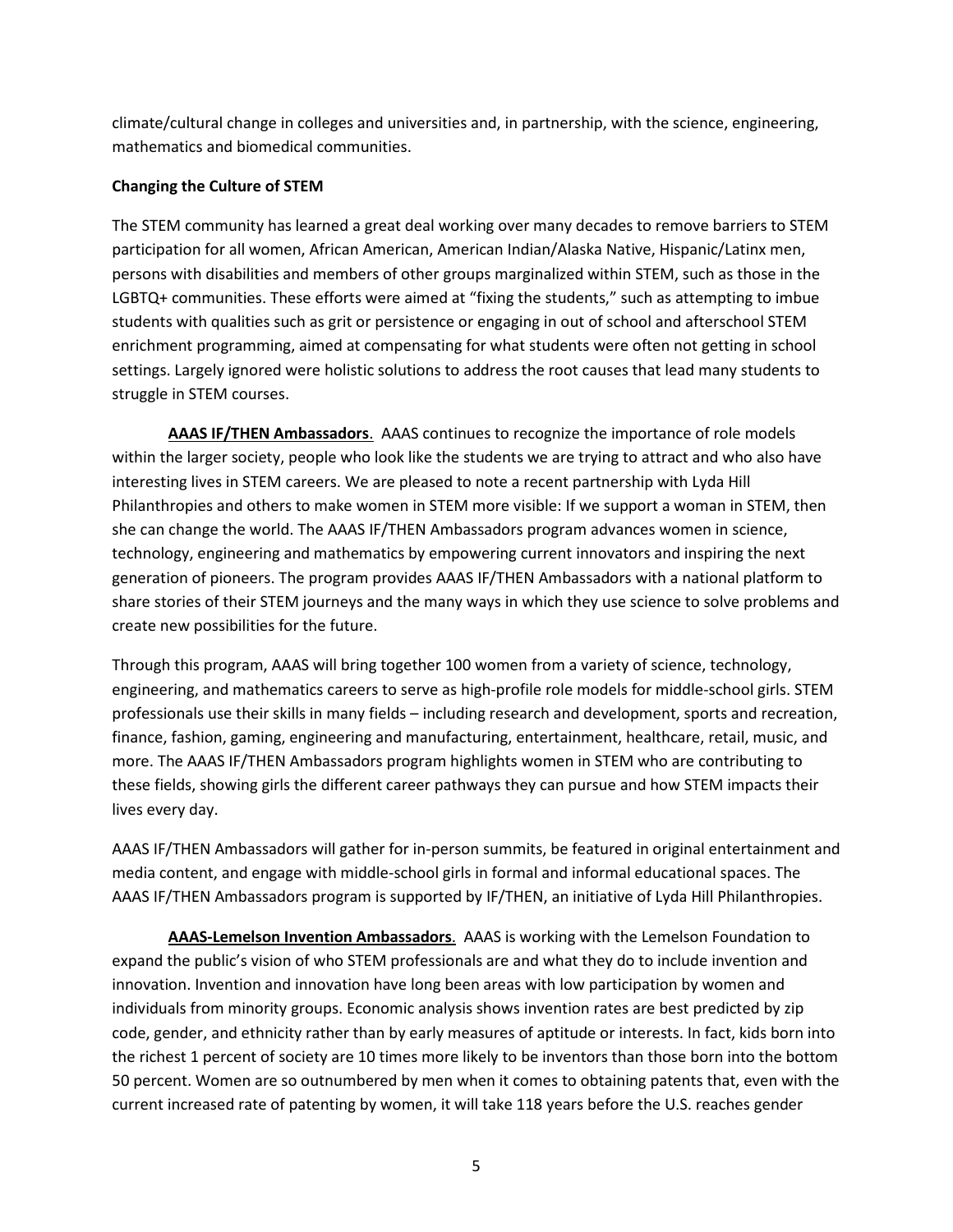parity among inventors. These disparities are having significant impacts on our economy. One study estimates that innovation in the U.S. would quadruple if women, minorities, and children from lowincome families became inventors at the same rate as men from high-income families. To address the barriers that are leading to these disparities, AAAS provides prominent inventors a platform (as AAAS-Lemelson Invention Ambassadors) and the resources needed to highlight the diverse faces and impacts of invention and innovation in the modern world. They serve as role models to inform, inspire, and influence the next generation of inventors and innovators, along with decision makers that can remove the barriers faced by underrepresented groups.

**Societies Consortium on Sexual Harassment in STEMM**. Professional societies recognize that sexual and gender-based harassment and other biases can drive women and underrepresented minority students and professionals out of science, technology, engineering, mathematics and medicine (STEMM). The National Academies' consensus report, *Sexual Harassment of Women: Climate, Culture and Consequences in Academic Sciences, Engineering and Medicine*, was a major wake-up call for the science, engineering and medical communities, and through its recommendations it provided guideposts as we came together as a community. In response, AAAS, the American Geophysical Union and the Association of American Medical Colleges, with EducationCounsel serving as policy and legal consultant, established the Societies Consortium on Sexual Harassment in STEMM. The work of the Consortium is to develop research- and evidence-based resources and guidance to support societies as we advance full participation and excellence in STEMM and prevent sexual and gender harassment in STEMM environments. Now over 100 society members strong, the Consortium provides leadership for a broad diversity of our societies' collective voices and actions to advance ethics, equity, inclusion and excellence in STEMM research, education and practice.

**SEA Change**. For many years colleges and universities have been challenged to increase the diversity of their STEM programs. Whether looking at enrollment, undergraduate and graduate degree production, or faculty demographics, institutions of higher education do not reflect the diversity of the talent pool for STEM. Intervention programs have been developed over the decades that address *some* aspects of the challenges or demonstrate effectiveness in removing *some* of the barriers, but there has not been widespread systematic adoption of the practices, policies, or processes which sustain and integrate the practices over time or across the institutions.

AAAS has long been interested in addressing diversity, equity, and inclusion (DEI) in STEM in our colleges and universities, having as one of its organizational goals that of "strengthening and diversifying the STEM workforce." The size of the problem is huge, with over 4,000 colleges and universities in the U.S. and tens of thousands of individual departments and programs, all making separate decisions that *collectively* affect diversity and inclusion in STEM. Small-scale intervention programs, no matter how promising, cannot address these challenges alone. The search for large-scale solutions has led us to look beyond the U.S. and beyond education for models that can be adapted to U.S. conditions, challenges and circumstances.

A model from higher education in the U.K. is that of Athena SWAN, which recognizes colleges and universities (and the schools and departments within them) for work to improve gender equity in STEM.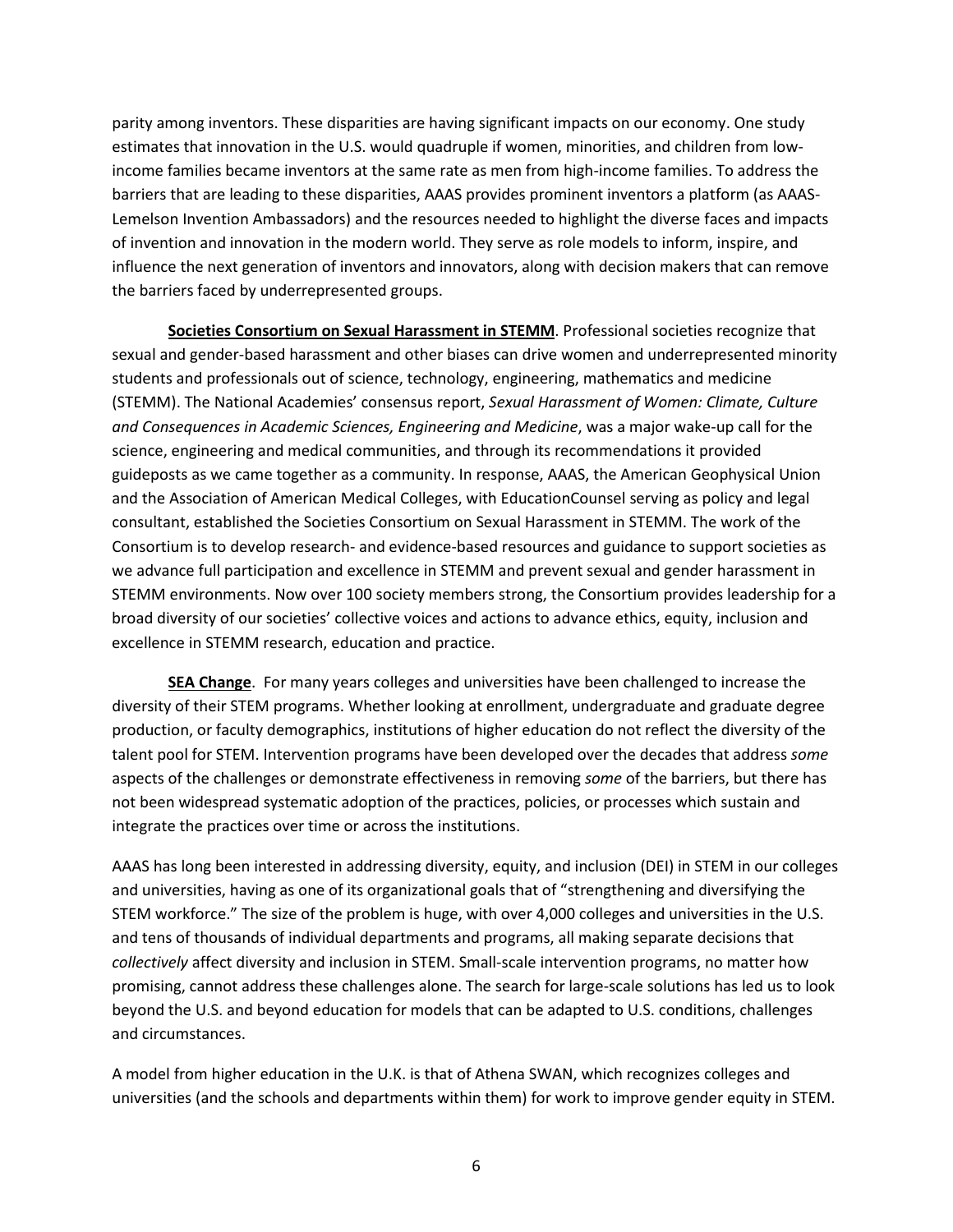This 13-year old initiative has been able to demonstrate positive change in the movement of women onto the faculty and into leadership roles. Evaluation has also shown the growing influence of Athena SWAN in decision-making related to enrollment and interest in faculty positions across highly rated institutions/departments. A separate U.K. Race Equality Charter (REC), established in 2015, currently has 10 institutions holding Bronze Awards. In awarding research grants, the U.K. Medical Research Council requires evidence of action to address equality and diversity at the departmental level and recommends Athena SWAN as part of this evidence. Interest in adopting aspects of the Equality Charters process underlying Athena SWAN and REC is spreading to other countries such as Australia (SAGE), Canada, and the U.S. (SEA Change).

The circumstances of STEM participation in the United States led AAAS to focus on an initiative that includes gender and race/ethnicity as well as their intersection for women of color in STEM. AAAS has interests in promoting policies, programs, processes and practices that support participation by other marginalized populations (e.g., persons with disabilities, first-generation students, LGBTQ+ students), yet the general absence of data makes it impossible to consider these additional areas at this time. It is with this in mind that AAAS launched SEA (STEM Equity Achievement) Change, using the Equality Charters process from the U.K. as a model.

SEA Change is designed to provide the positive incentive and support needed to motivate institutions to commit to the difficult work of systemic change required for meaningful and long-lasting improvements to DEI in STEM disciplines. The initiative provides institutions with an opportunity to publicly state the value they place on DEI and receive commendation for efforts to make positive changes. More importantly, SEA Change is data driven. Participating institutions voluntarily develop a data-driven plan to address issues of DEI, aligning the plan within the specific context of the institution. The plan is to be derived from a rigorous self-assessment of qualitative and quantitative data and evidence, along with consideration of institutional and departmental climate to drive holistic and sustained change. All applications are subject to peer review.

Participating institutions will be publicly celebrated for their commitment to and progress made toward addressing issues of DEI in STEM. SEA Change will provide access to training modules, evidence-based strategies, and case studies to ground the system reform efforts of participating institutions in best practices and lessons learned from the field. The vision of SEA Change is for the institutions themselves to be the primary beneficiary of self-assessment and the data (and information) being collected. Thus, each step of the process has been designed to avoid the development of a 'check the box' mentality or an auditing culture; the process will be continually and iteratively improved so that the program spurs and supports continuous improvement and true change and allows institutions to track new behaviors and unanticipated outcomes. To that end, SEA Change requires awardees to reapply for an award after five years, at which time institutions can apply to retain their current SEA Change Bronze Award or to advance to a higher level, based on progress made in their action plans.

The landscape of diversity and inclusion in higher education in the U.S. is challenging because of the judicial rulings and laws, at the national and state levels, which provide guiderails for the structures of interventions that can be undertaken. In addition to being effective and research-based, interventions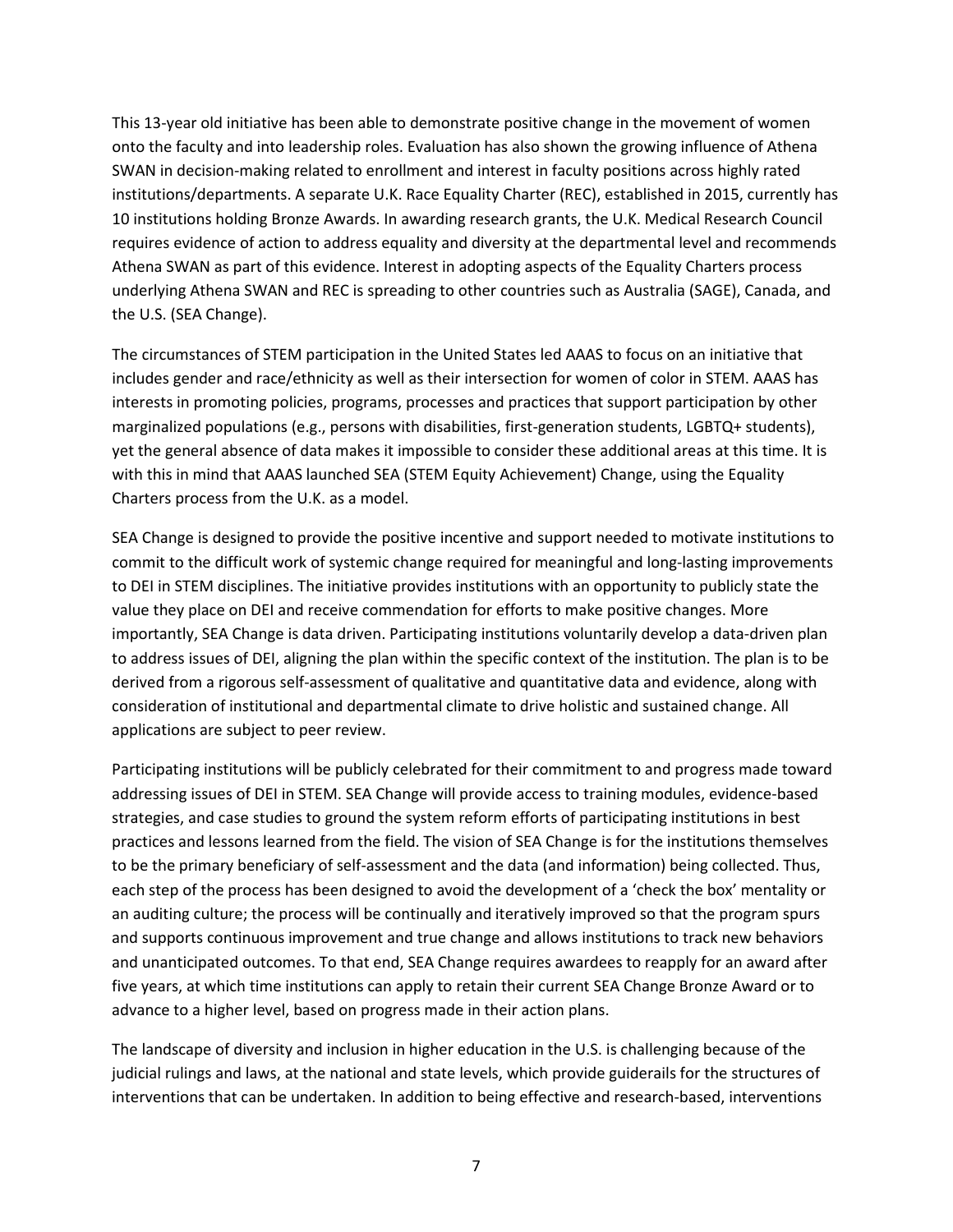need also to adhere to federal, state, and local laws. Building on the original AAAS Diversity and the Law project's success in 2009-2011, with funding from the Alfred P. Sloan Foundation, AAAS and EducationCounsel are updating resources that assist colleges and universities in developing missionaligned, effective and legally sustainable diversity strategies. We intend to create practical tools and professional development resources that will enable colleges and universities to continue and better operationalize their institutional commitments to student and faculty diversity, at a time when new court, administrative agency and federal policy challenges make wise, strategic and collaborative action particularly important for success.

We are developing SEA Change to address STEM diversity, equity, and inclusion efforts *at scale* evidence- based (with a reasonable expectation of effectiveness), and relevant to the context and circumstances of each institution. We want to take advantage of the educational value of diversity in promoting excellence and innovation, using the lens of legal policy and best practices, to ensure that institutions are supported as they do this critical work. We have been supported by a number of funders, including the Heising-Simons Foundation, Carnegie Corporation of New York, Alfred P. Sloan Foundation, Kavli Foundation, National Science Foundation and others, to launch a pilot of SEA Change and were able to award our first SEA Change bronze awards in February 2019. We appreciate Chairwoman Johnson presenting the keynote address for the inaugural SEA Change awards celebration. Our second group of pilot institutions will begin this spring.

AAAS is also working with our affiliated societies in creating the structure for SEA Change departmental level awards, capturing the power of "top down-bottom up" strategies to change climate and culture in STEM.

There are three aspects of the SEA Change initiative: the SEA Change Community; the SEA Change Institute; and the SEA Change Award/Recognition System. We expect that working in concert we will be able to see change.

**NSF INCLUDES Open Forum**. While research, experience and the wisdom of practice can inform persons interested in improving student and faculty diversity and inclusion in STEM, these are not generally known to administrators and faculty. Funding by the National Science Foundation supports AAAS in bringing together persons actively engaged in the STEM diversity, equity and inclusion (DEI) community and those seeking to learn more: about the history of STEM diversity and inclusion; about promising practices and lessons learned; as well as about specific challenges for which individuals seek advice. We aim to enable promising STEM DEI policies, programs and practices by those who have not yet had an opportunity to become conversant with these issues.

### *STEM Opportunities Act*

Thank you for providing an opportunity to comment on the *STEM Opportunities Act*. It is interesting to note the degree of overlap between the issues addressed in the *Act* from a federal "lens" and the issues we have engaged through an institutional lens in SEA Change: noting and attempting to address talent losses at successive educational levels; hiring processes, including recruiting a diverse pool of candidates; work-life integration; faculty diversity; culture and climate; institutional and departmental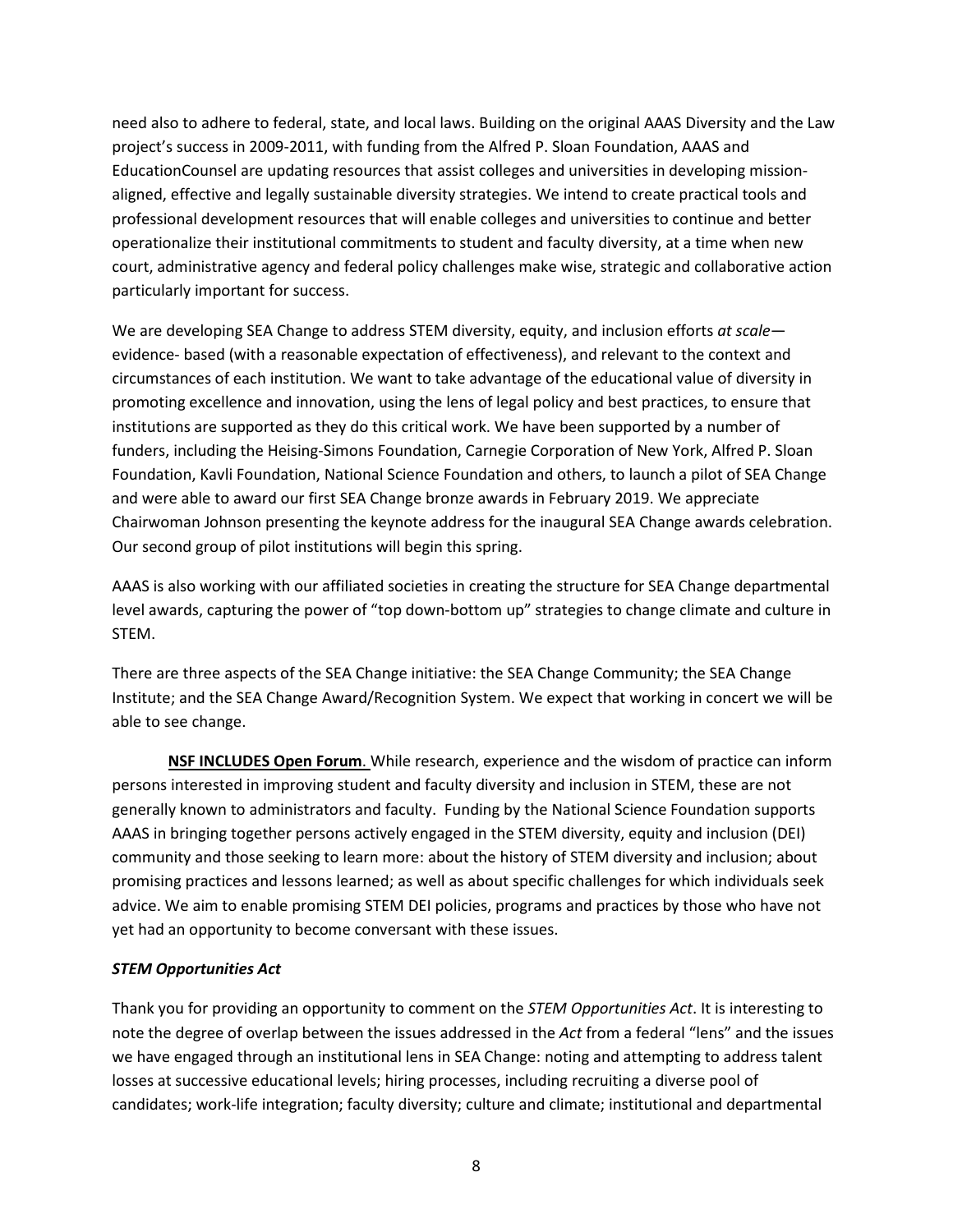level improvements; identifying and promulgating best practices; preventing harassment and bias; addressing outmoded institutional structures; assessment and promoting continuous improvement strategies; and sustainability. Given the overlap in the issues being addressed, it is important to point out how the *Act* and SEA Change can be complementary and the lessons learned from SEA Change that can bolster the *Act.*

While the *Act* proposes resources to address different parts of the system of barriers that prevent success by women and underrepresented minorities in STEM (e.g., separate funding programs to promote faculty diversity and undergraduate initiatives, which may not coalesce within a single institution), SEA Change asks that institutions examine a unified set of metrics and conditions across an institution which collectively promote systemic approaches to transformation. While one particular aspect may emerge as having greater priority initially, it is being considered in the context of impacts across the system.

Again, we see that the initiatives proposed in the *Act* and the requirements within SEA Change as highly complementary.

The *Act* notes the value of self-evaluation/assessment in highlighting NASA's guidance report and proposes support for a number of efforts to support diversity and inclusion, including funding to enable self-assessment. SEA Change also begins with self-assessment, and then directs institutions to processes of reflection on the policies, processes and practices that contribute to the conditions noted and the formulation of an action plan, based in research, to address what is seen. While the scrutiny and reflection are undertaken internally, there is an opportunity for external validation and recognition as a component of the SEA Change Awards system—a public affirmation of the value of the internal work. Often, efforts will be undertaken and then disappear with the loss of resources and/or a champion. The SEA Change requirement for review every five years promotes the process of continuous improvement and sustainability. Since circumstances change, it would be useful to imagine how to promote a process for periodic self-evaluation.

We concur in the need to make institutions and national labs aware of research and evidence-based models. We are establishing the SEA Change Institute for such a purpose: raising awareness of initiatives that are likely to be effective in removing barriers and promoting opportunities for better utilization of the entire talent pool for science and engineering. There are other aspects which we are including in the Institute that may emerge in implementation, such as creating interventions that are effective and also legally sustainable.

We strongly support discipline-level efforts, such as providing funding to work with chairs and other department-level leadership. The professional societies are already demonstrating leadership around culture change, including through their membership and involvement in the Societies Consortium on Sexual Harassment in STEMM. Societies are taking leadership roles in developing SEA Change department-level awards and in promoting effective interventions through NSF's INCLUDES initiative. This focus on culture change within the disciplines and "owning" the challenges within their fields is impressive and worthy of support.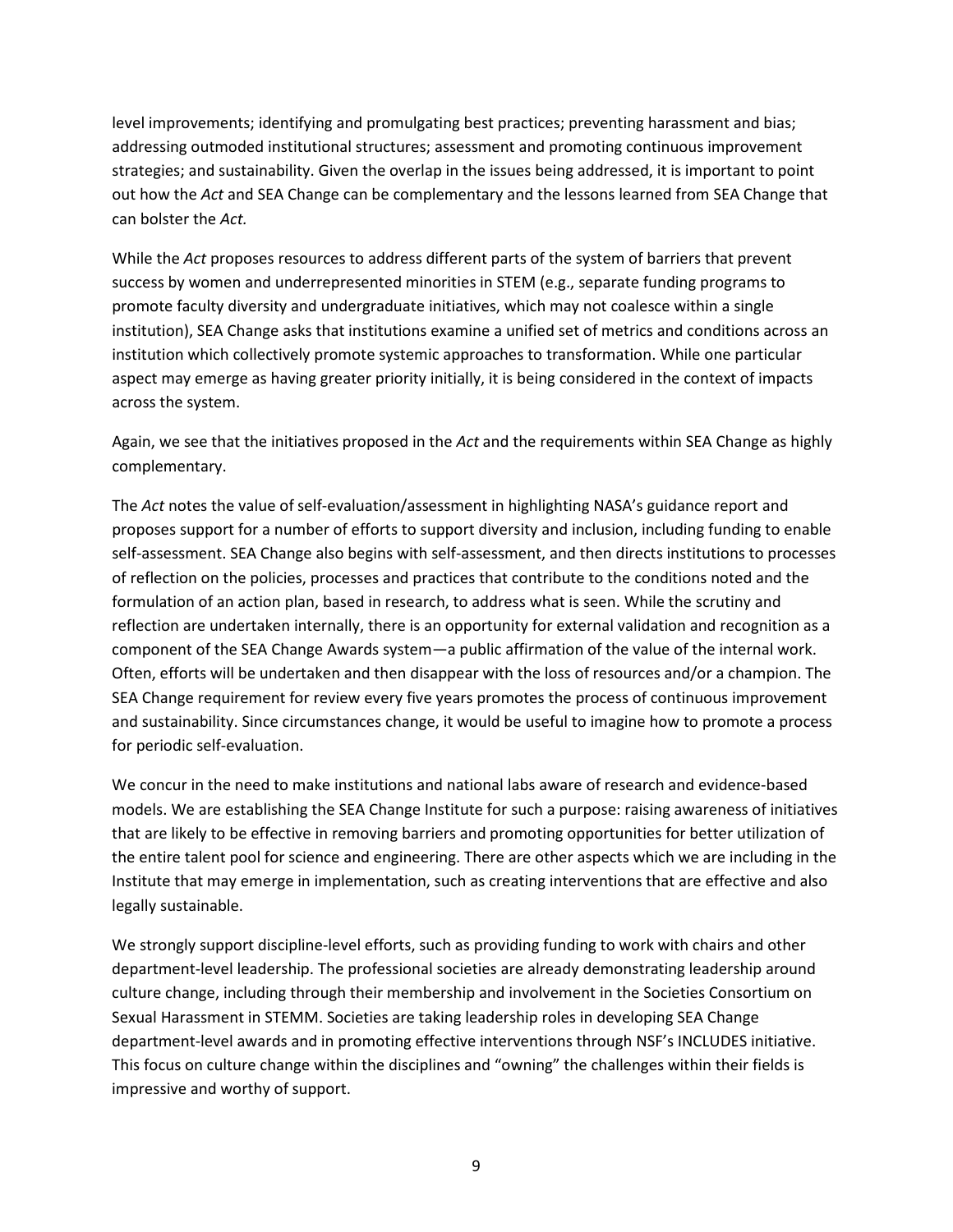Funding agencies possess considerable leverage to influence the actions of institutions. As noted earlier in the testimony, the United Kingdom has used Athena SWAN as a lever to encourage institutional transformation by treating having received an award as a plus factor in its grant making.

For some efforts described within the *Act* there is no need to start from scratch: program infrastructure is in place that can be tweaked to encompass intent, where additional resources can be used effectively. Examples include the Alliances for Graduate Education and the Professoriate (AGEP), ADVANCE, LSAMP and programs to recognize outstanding mentoring.

Any number of promising projects within AGEP are worthy of scaling; for example, the California AGEP's postdoc effort, which has already resulted in placement of scholars from underrepresented minority populations in the physical and mathematical sciences and engineering into major positions in research institutions, industry and government. More resources may allow for adaptation and replication of such strategies. In addition, promising practices exist where experiences can be shared across the federal system, such as NSF's arrangements for PIs with caregiving responsibilities, NIH's experience with its reentry program, and other arrangements in other agencies.

In addition to these suggestions, I want to express three specific concerns with the *Act.*

It is critical to focus data collection and reporting at the level where such efforts can best be positioned to catalyze change. In some cases, data collection within an agency can lead to greater levels of scrutiny regarding internal agency behaviors and processes, such as composition of the reviewer pool, differential success rates for women, underrepresented minorities and women of color across programs, and consideration of implicit bias among reviewers. In other cases, the review can best serve action within an institution. The grain size of data matters, as does the end-user. Institutions have the opportunity to consider fine-grained data internally in ways that leave them protected legally and where data are actionable, such as in demographics of those interviewed, hired and tenured. Federal collection purposes should focus on monitoring the overall changes in the system across institutions.

The data scrutinized within SEA Change may be even more fine-grained than requested in the *Act*; but the purpose is NOT for monitoring but to drive self-assessment. We explicitly direct institutions not to give us data where there is the potential for identification of individuals. Given the small numbers of faculty among certain populations, the issue of personally identifiable information (PII threshold) is inevitable. We believe it is important to highlight the need for legally sustainable, forward-looking action to remove barriers to diversity in STEM, including faculty diversity. It is equally important not to require disclosure of confidential legal advice by an institution's lawyers about current and past legal status so that institutions are encouraged to engage in self-assessment and continuous improvement.

Second, in Sec11(a) the *Act* proposes award of grants to address undergraduate level reforms to increase recruitment and retention of students from minority groups who are underrepresented in STEM, with a priority focus on natural sciences and engineering. While this doesn't rule out attention to the social, behavioral and economic sciences, I would note minorities' under-participation in SBE fields, including economics and political science.